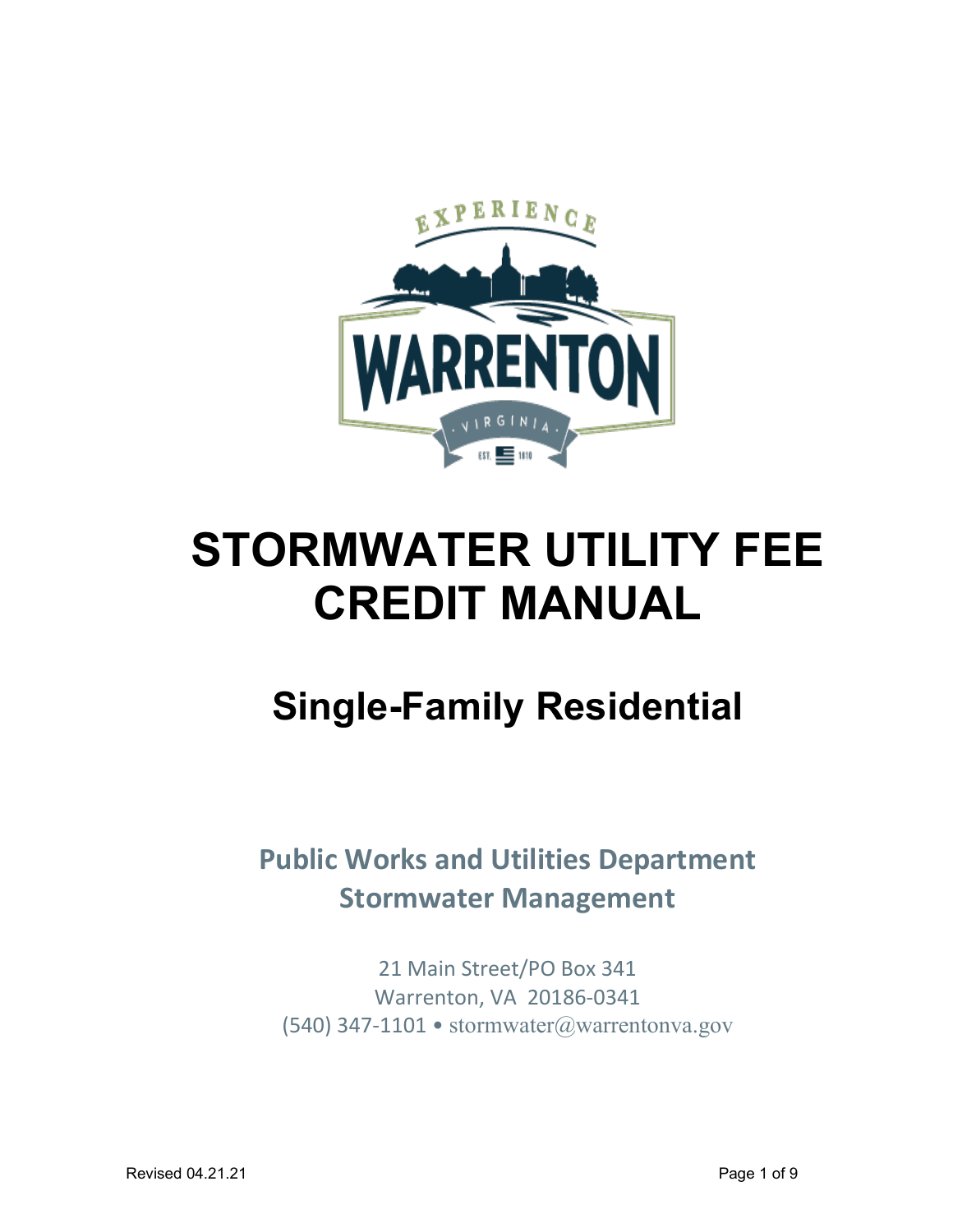#### TOWN OF WARRENTON 21 Main Street/PO Box 341 • Warrenton, VA 20186-0341 (540) 347-1101 • [stormwater@warrentonva.gov](mailto:stormwater@warrentonva.gov)

## **Contents**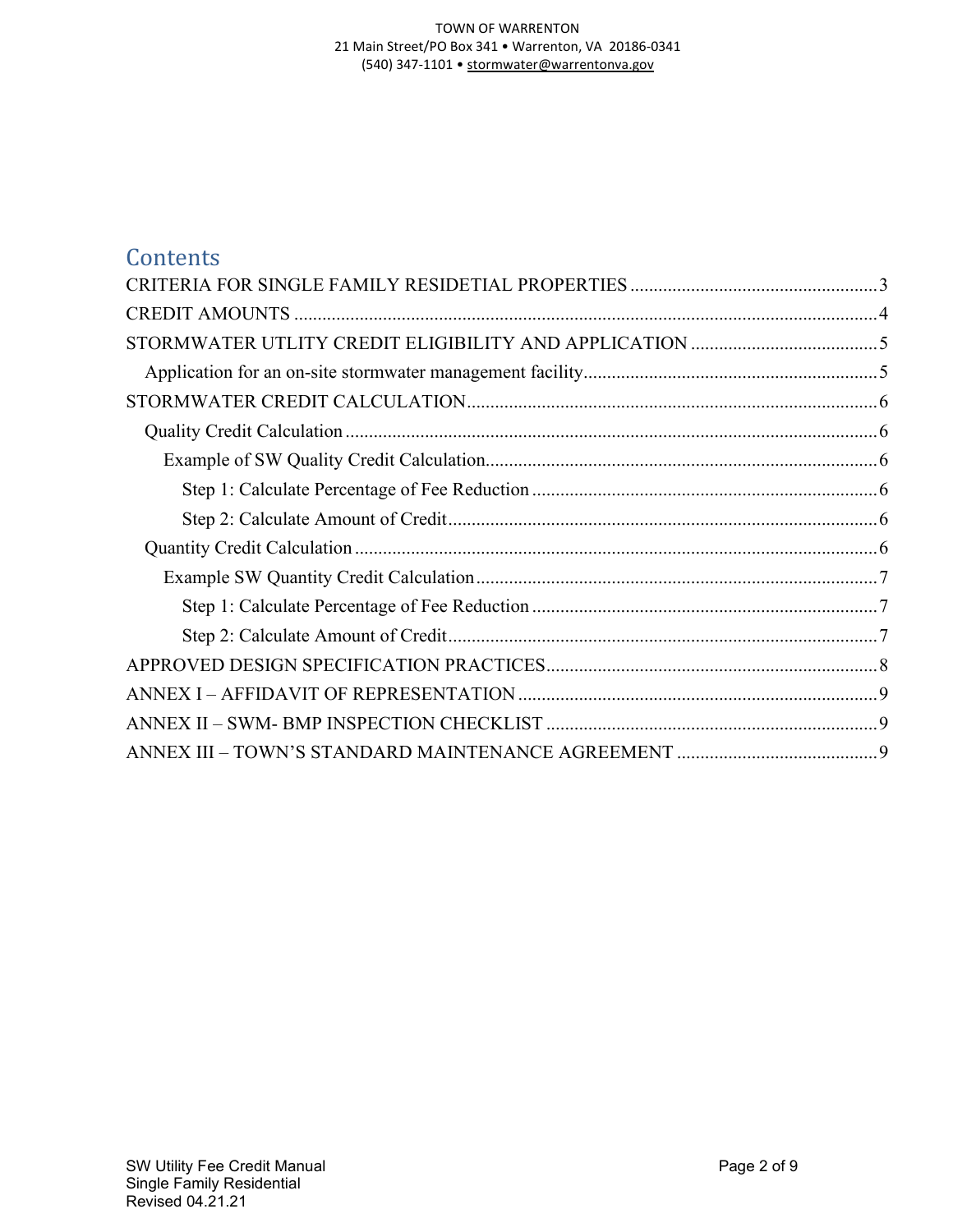#### <span id="page-2-0"></span>**CRITERIA FOR SINGLE FAMILY RESIDETIAL PROPERTIES**

Credit for the Stormwater Utility Fee for single family residential properties fall into three categories that are explained more in-depth with code references below:

- 1. **Water Quantity/ Flood Control** structures are typical above ground and below ground facilities that hold stormwater and release it at a controlled rate.
- 2. **Water Quality** facilities were generally designed and constructed after 2006 and are designed to filter pollution from stormwater.

Only on-site stormwater management facilities that achieve a permanent reduction in stormwater flow or pollutant loadings and meet the following criteria are eligible for a credit against the stormwater utility fee:

- a. The parcel owner must submit a credit application form provided by the Town in accordance with subsection (3) below.
- b. The parcel owner must maintain the structure and function of a stormwater management facility and operate the stormwater management facility.
- c. The parcel owner must have a properly executed maintenance agreement with the Town that has been properly recorded in the land records of the Office of the Clerk of the Circuit Court, Fauquier County, Warrenton, Virginia.
- d. The parcel owner must demonstrate to the Town's satisfaction that the facility is functioning as originally designed. The structure must be maintained to the satisfaction of the director in accordance with the properly executed maintenance agreement.
- e. The facility must have met the criteria in existence at the time of construction in at least one of the following sections of the regulations, or the predecessor sections of the Town Code as noted, if applicable:
	- i. **Water Quality:** [9VAC25-870-96,](https://lis.virginia.gov/cgi-bin/legp604.exe?000+reg+9VAC25-870-96) Virginia Administrative Code, as amended, water quality; or the applicable predecessor section of Town Zoning Ordinance, including section [ZO 5-10](https://cms.revize.com/revize/warrenton/document_center/Planning/Article%205%20Stormwater%20Management%2012.10.19.pdf) (Adequate Drainage); or
	- ii. **Water Quantity:** Both **9VAC25-870-97**, Virginia Administrative Code, as amended, stream channel erosion, and [9VAC25-870-98,](https://law.lis.virginia.gov/admincode/title9/agency25/chapter870/section98/) Virginia Administrative Code, as amended, Flooding; or applicable predecessor sections of Town Zoning Ordinance, including section [ZO 4.8.3](https://cms.revize.com/revize/warrenton/document_center/Planning/Article%204%20Site%20Conservation%20Manual%2012.10.19.pdf) (Approval Process).
- f. Facilities that do not meet the minimum criteria in subsection e. above may still be considered on a case-by-case basis at the discretion of the director if it is demonstrated that the facility achieves a permanent reduction in post-development stormwater flow and pollutant loading. The credit may be prorated based on an analysis of the benefits of the reduction.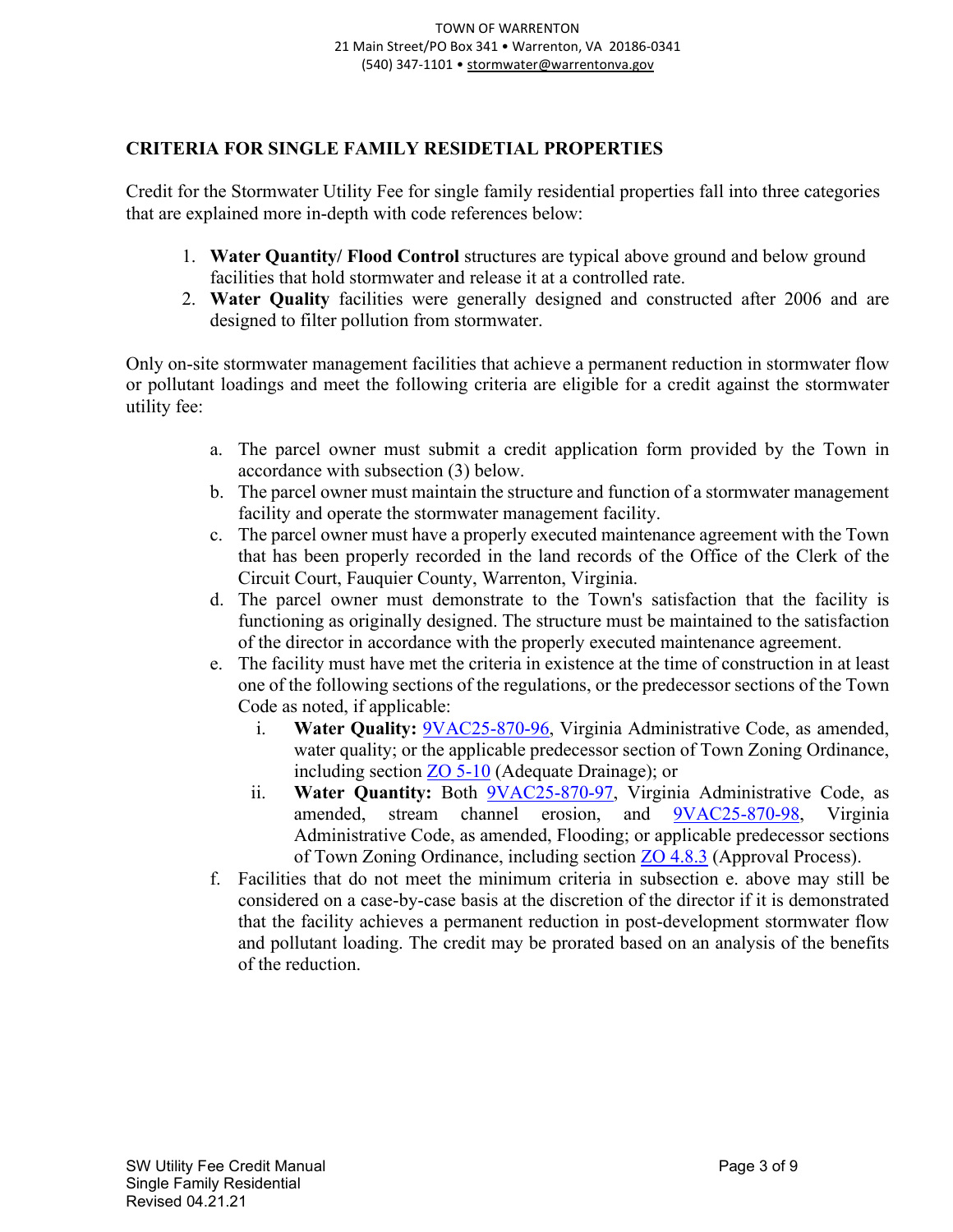#### <span id="page-3-0"></span>**CREDIT AMOUNTS**

- a. The maximum credit allowed is forty (40) percent of the total annual stormwater utility fee.
- b. For an on-site stormwater management facility, the credit amount is based on the amount of impervious surface located on the parcel draining to the facility, and not the total amount of impervious surface cover on the parcel.
- c. Credits for on-site stormwater management facilities are as follows if the facility was required under the provisions of Article 5, Stormwater Management, of the Town of Warrenton Zoning Ordinance.
	- i. A **ten percent** credit is allowed if the facility, or facilities, provide **water quality** benefits in accordance with [9VAC25-870-96,](https://lis.virginia.gov/cgi-bin/legp604.exe?000+reg+9VAC25-870-96) Virginia Administrative Code, as amended.
	- ii. A **ten percent** credit is allowed if the facility, or facilities, provide both **stream channel erosion control** benefits in accordance with [9VAC25-870-97,](https://law.lis.virginia.gov/admincode/title9/agency25/chapter870/section97/) Virginia Administrative Code, as amended, **and flood control** benefits in accordance with [9VAC25-870-98,](https://law.lis.virginia.gov/admincode/title9/agency25/chapter870/section98/) Virginia Administrative Code, as amended.
- d. If an on-site stormwater management facility is part of a voluntary retrofit, the amount of credit the facility is eligible to receive in accordance with subsections c. above shall be doubled.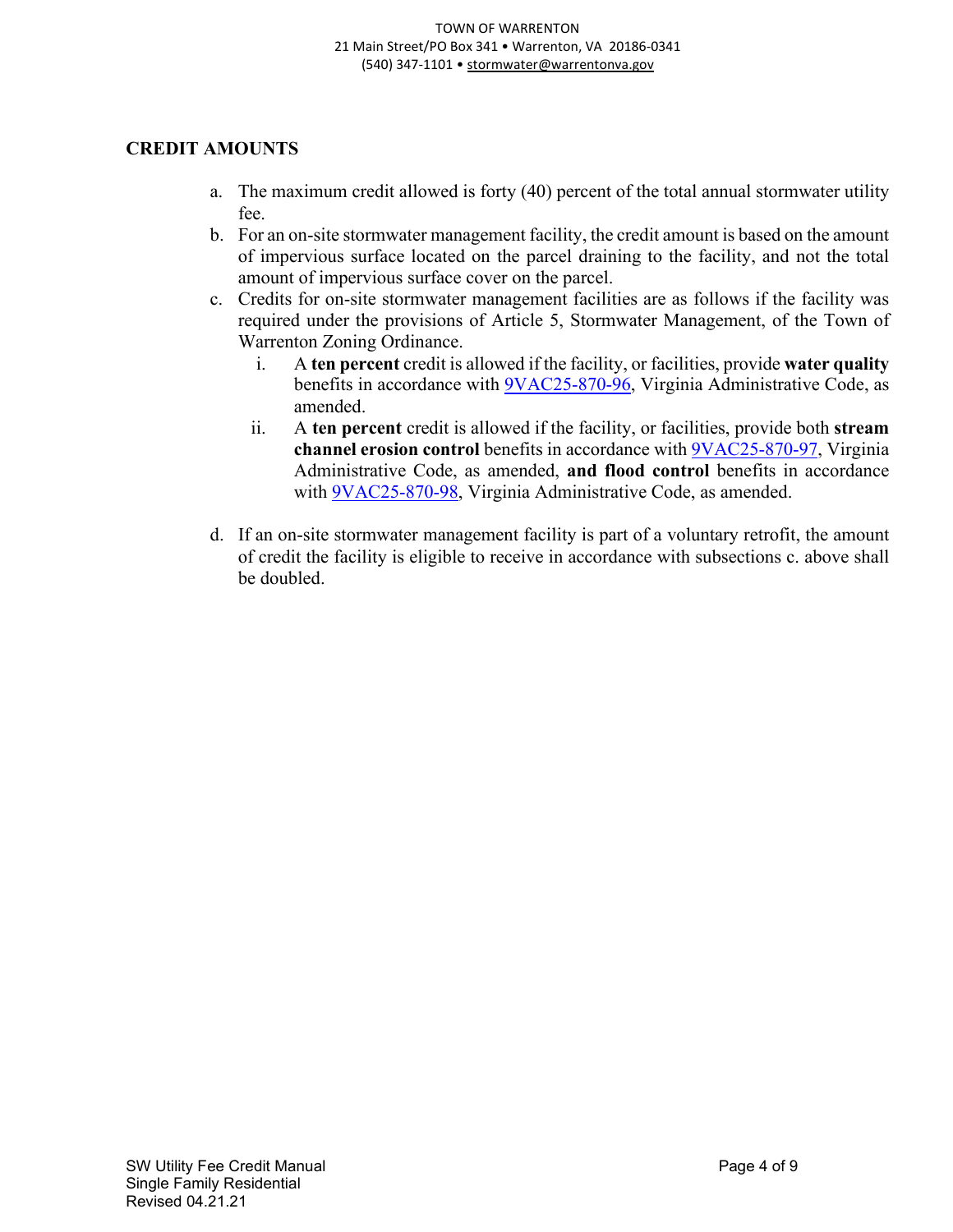#### <span id="page-4-0"></span>**STORMWATER UTLITY CREDIT ELIGIBILITY AND APPLICATION**

There is no fee for a credit application.

To apply for the initial credit for an on-site stormwater management facility, the parcel owner must submit, at his or her own expense:

- A credit application form  $(1)$ .
- If applicant is not property owner of record, the [Affidavit of Representation](https://cms.revize.com/revize/warrenton/document_center/Planning/Affidavit%20Form.pdf) is required.

 $(1)$  a separate application must be submitted for each facility on a parcel, and the sum of the credit amounts shall not exceed forty (40) percent of the fee for the parcel.

Once approved, the parcel owner will continue to receive the credit as long as the facility continues to function as originally designed, and subject to reporting requirements established by the director. The Director may revoke the credit if an inspection by the Director or a designated representative determines that the facility is no longer being properly maintained or functioning as designed. Such revocation will be effective thirty (30) days after the Director has notified the parcel owner in writing of the deficiency(s) and if the problems are not resolved. The revocation may be delayed for an additional period, at the discretion of the Director, provided that the parcel owner is diligently pursuing work to eliminate deficiencies.

Any maintenance or functional deficiencies must be remedied at the owner's expense before a facility may qualify, or re-qualify (after revocation), for a credit.

#### <span id="page-4-1"></span>*Application for an on-site stormwater management facility*

Following items must be submitted:

- 1. A description of the type of facility (or facilities), the storm water control standard met by the facility, and the year the facility was built;
- 2. A drainage area map, drawn to scale, for the facility showing the drainage boundaries and the impervious area treated by the facility in square feet;
- 3. As-built or other acceptable engineering plans for the facility;
- 4. A narrative of the known maintenance history of the facility, including routine maintenance and significant structural maintenance and repair;
- 5. A copy of the Town's standard maintenance agreement that has been executed by the Town and properly recorded in the land records of the Office of the Clerk of the Circuit Court, Fauquier County, Warrenton, Virginia. If there is no existing facility maintenance agreement, then one (1) must be completed and properly recorded;
- 6. Information on any public funds used to construct, repair, upgrade, or retrofit the facility, including the amount and the date(s);
- 7. Calculations to determine the monetary amount of the claimed credit; and
- 8. A completed inspection checklist certifying that the facility is functioning as originally designed. *"Functioning as originally designed" means that the facility is operating in accordance with the original design specifications, regardless of the standard in effect at the time of the installation.* The checklist must be signed and sealed by a professional engineer. The inspection checklist shall be no more than one year old at the time of application.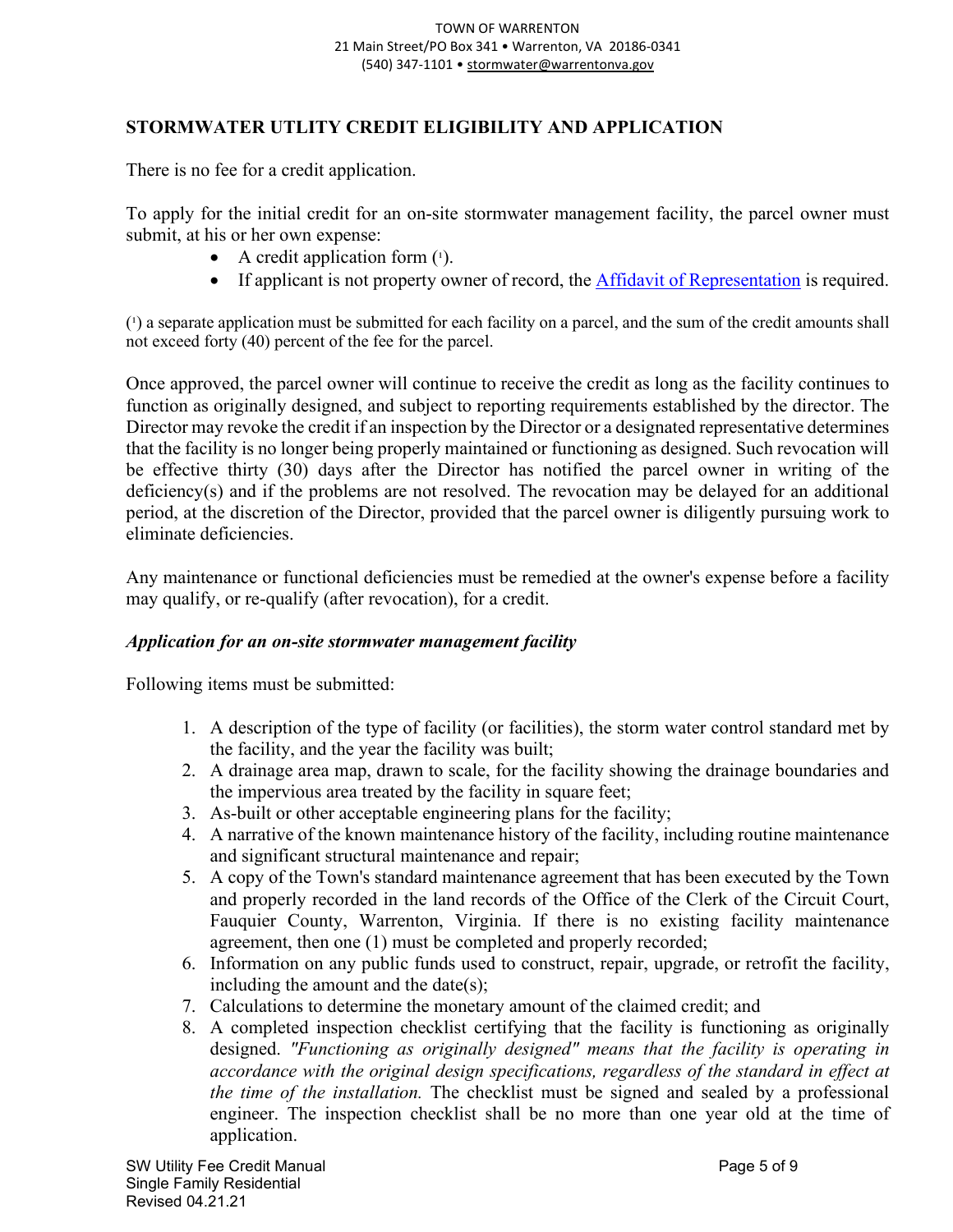#### <span id="page-5-0"></span>**STORMWATER CREDIT CALCULATION**

#### <span id="page-5-1"></span>*Quality Credit Calculation*

To be eligible for a Stormwater Quality Credit of up to 10% for each Best Management Practice (BMP) it must be demonstrated to have been designed, constructed, and maintained with the intent of permanently reducing pollution being discharged to the Town stormwater system or surface waters. The Town references the **[Virginia Stormwater BMP Clearinghouse Standards and Specifications](https://swbmp.vwrrc.vt.edu/references-tools/2013-draft-handbook/)** to determine which facilities are eligible for a stormwater quality credit. As stated previously, the credit will only be applied for the amount of impervious area draining to a BMP, not the total impervious area of the site. For a site with multiple BMP's, the calculation will need to be conducted for each individual facility, and the aggregate total will be applied to the fee.

<span id="page-5-2"></span>Example of SW Quality Credit Calculation

#### <span id="page-5-3"></span>*Step 1: Calculate Percentage of Fee Reduction*

A Single Family Residential contains a rain garden facility that treats building and driveway. Base on the plans, calculations, and documentation rain garden treats 50% of the property's impervious area, so it can receive a maximum credit of:



#### <span id="page-5-4"></span>*Step 2: Calculate Amount of Credit*

The single-family home falls into Tier 2 (total impervious are of the property between 1300 to 4499 sf) and receives an annual utility fee of \$83.28. Based on the calculated credit percentage, the property stormwater utility fee credit for water quality will be:



The property's final stormwater utility fee after the credit is applied is \$79.11.

#### <span id="page-5-5"></span>*Quantity Credit Calculation*

To be eligible for a Stormwater Quantity Credit of up to 10% for each Best Management Practice (BMP) it must have be demonstrated to have been designed, constructed, and maintained with the intent of permanently regulating the volume of stormwater being discharged to the Town stormwater system or surface waters.

As stated previously, the credit will only be applied for the amount of impervious area draining to a BMP, not the total impervious area of the site. For a site with multiple BMP's, the calculation will need to be conducted for each individual facility, and the aggregate total will be applied to the fee.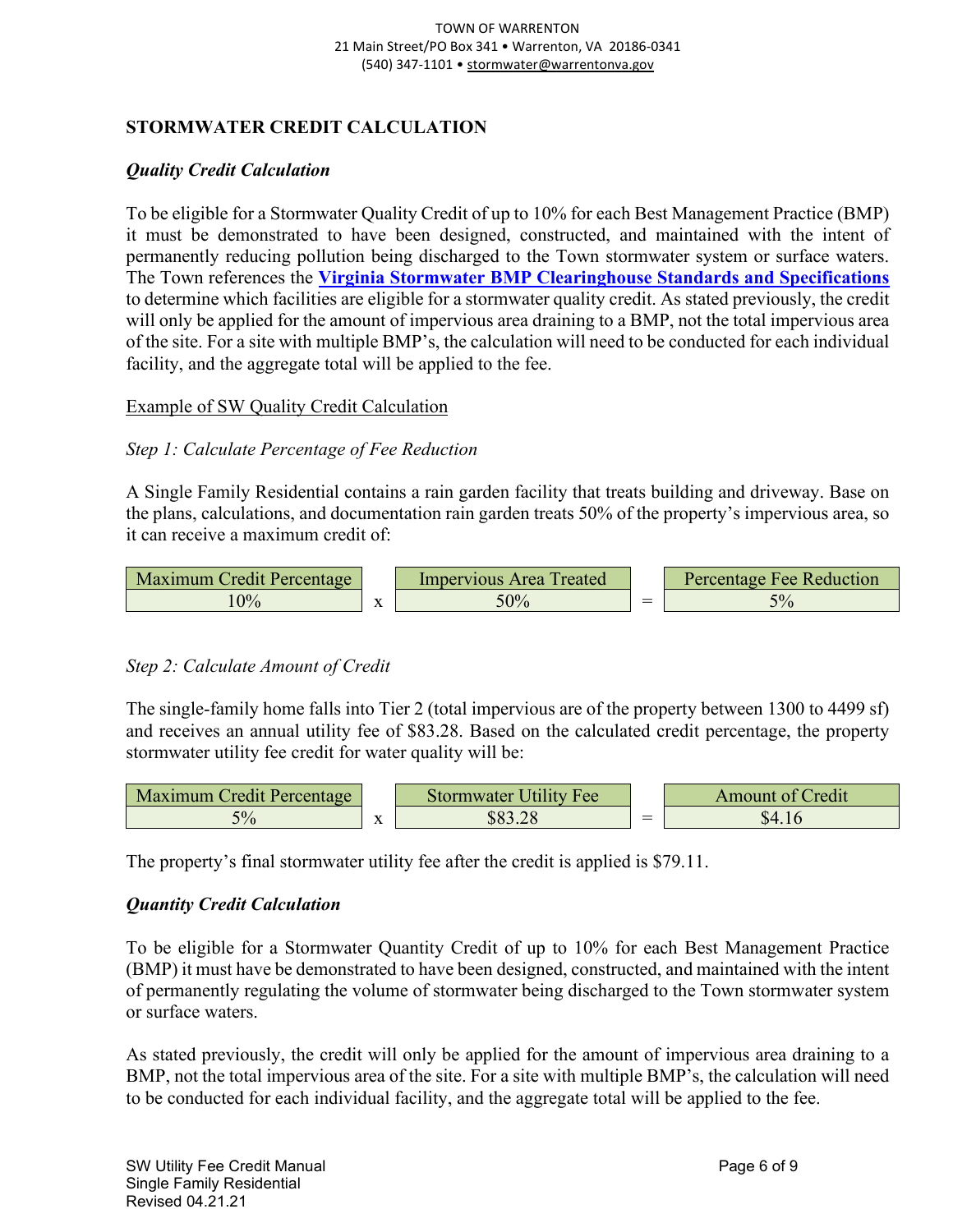#### TOWN OF WARRENTON 21 Main Street/PO Box 341 • Warrenton, VA 20186-0341 (540) 347-1101 • [stormwater@warrentonva.gov](mailto:stormwater@warrentonva.gov)

#### <span id="page-6-0"></span>Example SW Quantity Credit Calculation

#### <span id="page-6-1"></span>*Step 1: Calculate Percentage of Fee Reduction*

A Single Family Residential contains a cistern facility (a stormwater quantity BMP) that treats buildings and paved areas. Base on the plans, calculations, and documentation cistern treats 80% of the property's impervious area, so it can receive a maximum credit of:

| Maximum Credit Percentage |           | Impervious Area Treated |                                    | <b>Percentage Fee Reduction</b> |
|---------------------------|-----------|-------------------------|------------------------------------|---------------------------------|
| 9%                        | $\Lambda$ | 80%                     | $\sim$<br>$\overline{\phantom{a}}$ | 8%                              |

#### <span id="page-6-2"></span>*Step 2: Calculate Amount of Credit*

The single-family home falls into Tier 3 (total impervious are of the property 4500 sf and up) and receives an annual utility fee of \$208.44. Based on the calculated credit percentage, the property stormwater utility fee credit for water quality will be:

| Maximum Credit Percentage |                           | <b>Stormwater Utility Fee</b> | <b>Amount of Credit</b> |
|---------------------------|---------------------------|-------------------------------|-------------------------|
| 8%                        | $\mathbf{v}$<br>$\Lambda$ | 208.44                        |                         |

The property's final stormwater utility fee after the credit is applied is \$191.77.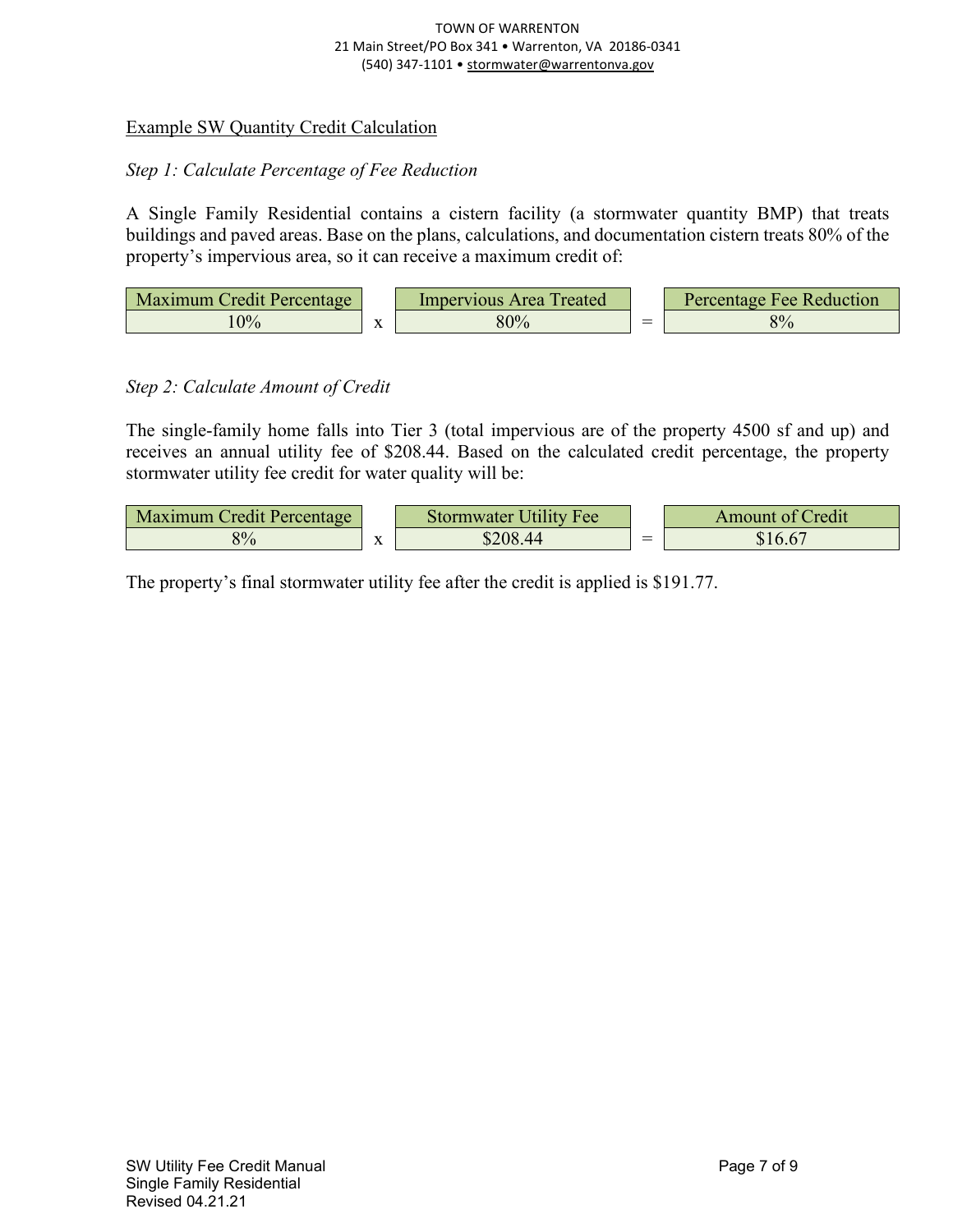#### <span id="page-7-0"></span>**APPROVED DESIGN SPECIFICATION PRACTICES**

Compliance with the water quality, the post developed stormwater runoff from the impervious cover shall be treated by an appropriate BMP. The selected BMP shall be located, designed, and maintained to perform at the target pollutant removal efficiency. Design standards and specifications for the BMPs that meet the required target pollutant removal efficiency are available in the [1999 Virginia Stormwater](https://sswm.info/sites/default/files/reference_attachments/DCR%201999.%20Virginia%20Stormwater%20Management%20Handbook.pdf)  [Management Handbook.](https://sswm.info/sites/default/files/reference_attachments/DCR%201999.%20Virginia%20Stormwater%20Management%20Handbook.pdf) Other approved BMPs available on the Virginia Stormwater BMP [Clearinghouse Website](https://swbmp.vwrrc.vt.edu/) may also be utilized.

The following are the design specifications for 15 non-proprietary stormwater control measures (BMPs, or Best Management Practices) listed below for use in the Town of Warrenton:

- [Practice](https://swbmpvwrrc.wp.prod.es.cloud.vt.edu/wp-content/uploads/2017/11/BMP-Spec-No-1_DISCONNECTION_v1-9_03012011.pdf) 1: Rooftop (Impervious Surface) Disconnection
- [Practice](http://www.swbmp.vwrrc.vt.edu/wp-content/uploads/2017/11/BMP-Spec-No-2_SHEET-FLOW_v1-9_03012011.pdf) 2: Sheet Flow to Veg. Filter Strip/Conserved Open Space
- [Practice](https://swbmpvwrrc.wp.prod.es.cloud.vt.edu/wp-content/uploads/2017/11/BMP-Spec-No-3_GRASS-CHANNELS_v1-9_03012011.pdf) 3: Grass Channels
- [Practice](https://swbmpvwrrc.wp.prod.es.cloud.vt.edu/wp-content/uploads/2017/11/BMP-Spec-No-4_SOIL-AMENDMENT_v1-9_11282016.pdf) 4: Soil Compost Amendment
- [Practice](https://swbmpvwrrc.wp.prod.es.cloud.vt.edu/wp-content/uploads/2017/11/BMP-Spec-No-5_VEGETATED-ROOF_v2-3_03012011.pdf) 5: Vegetated Roof
- [Practice](http://www.swbmp.vwrrc.vt.edu/wp-content/uploads/2017/11/BMP-Spec-No-6_RAINWATER-HARVESTING_v1-9-5_03012011.pdf) 6: Rainwater Harvesting
	- o Cistern Design Excel [Spreadsheet,](https://drive.google.com/file/d/1n1m76G4ils24FGt_QvZTJesqZeUTJQ5J/view?usp=sharing) v. 2.1 (March 2013; file size: 22 MB Note: File is too large to preview. Download file to use it.)
		- o Technical [Memorandum:](https://swbmpvwrrc.wp.prod.es.cloud.vt.edu/wp-content/uploads/2017/12/Technical-Memorandum_VA-CDS-spreadsheet_Mar-25_2013.pdf) Virginia Rainwater Harvesting (March 25, 2013; pdf)
- [Practice](https://swbmpvwrrc.wp.prod.es.cloud.vt.edu/wp-content/uploads/2017/11/BMP-Spec-No-7_PERMEABLE-PAVEMENT_v1-8_03012011.pdf) 7: Permeable Pavement
- [Practice](https://swbmpvwrrc.wp.prod.es.cloud.vt.edu/wp-content/uploads/2017/11/BMP-Spec-No-8_INFILTRATION_v1-9_03012011.pdf) 8: Infiltration Practices
- [Practice](https://swbmpvwrrc.wp.prod.es.cloud.vt.edu/wp-content/uploads/2017/11/BMP-Spec-No-9_BIORETENTION_v1-9_03012011.pdf) 9: Bioretention (including Urban Bioretention) o [Bioretention](https://swbmpvwrrc.wp.prod.es.cloud.vt.edu/wp-content/uploads/2017/11/BMP-Spec-No-9_BIORETENTION_Photo-Tutorial_v1-0_07022009.pdf) Photo Tutorial (pdf)
- [Practice](https://swbmpvwrrc.wp.prod.es.cloud.vt.edu/wp-content/uploads/2017/11/BMP-Spec-No-10_DRY-SWALE_v1-9_03012011.pdf) 10: Dry Swales
- [Practice](https://swbmpvwrrc.wp.prod.es.cloud.vt.edu/wp-content/uploads/2017/11/BMP-Spec-No-11_WET-SWALE-_v1-9_03012011.pdf) 11: Wet Swale
- [Practice](http://www.swbmp.vwrrc.vt.edu/wp-content/uploads/2017/11/BMP-Spec-No-12_FILTERING-PRACTICES_v1-8_03012011.pdf) 12: Filtering Practices
- [Practice](https://swbmpvwrrc.wp.prod.es.cloud.vt.edu/wp-content/uploads/2017/11/BMP-Spec-No-13_CONSTRUCTED-WETLAND_v1-9_03012011.pdf) 13: Constructed Wetlands
- [Practice](https://swbmpvwrrc.wp.prod.es.cloud.vt.edu/wp-content/uploads/2017/11/BMP-Spec-No-14_WET-PONDS_v1-9_05112015.pdf) 14: Wet Pond
- [Practice](https://swbmpvwrrc.wp.prod.es.cloud.vt.edu/wp-content/uploads/2017/11/BMP-Spec-No-15_EXT-DETENTION-POND_v1-9_03012011.pdf) 15: Extended Detention (ED) Pond